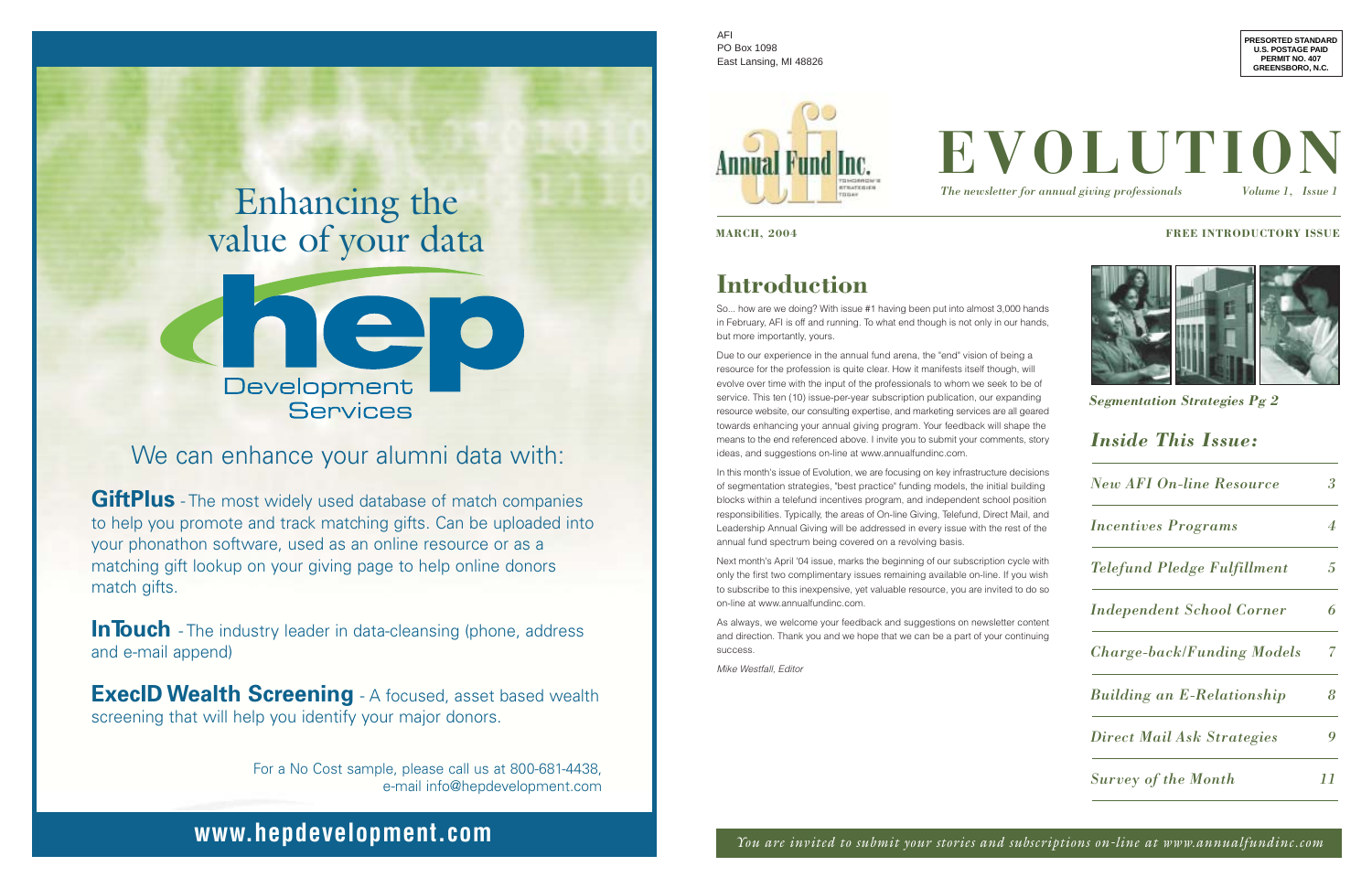Lybunts, sybunts, current, non-donors, future donors, generational, constituency group, general fund... how should you segment? It is a loaded question and one that can be quite difficult to discern.

#### **Specialized Annual Funds**

As a standard rule, the smaller the overall constituency group, the more general an annual fund can be. And, with larger institutions, there is a greater the need for specialized annual funds. Unique personalized segmented appeals based upon prospect affinity, however, are always your best bet.

An interesting marketing trend over the past decade has been the creation of global generalized annual funds. This is in spite of increased donor pressure to know where their money is being utilized. Many donors view annual funds as black holes or extra monies, unless they are properly marketed. For this reason, having a clear case and a well articulated message are paramount to the success of the annual fund effort.

**Parents:** A commonly recognized constituency group, yet a challenge as to for what purpose funds are being generated. Ideally, the "annual" dollars raised should be targeted towards designations that have wide appeal for parents and impact the overall student experience. Student affairs programs are always popular options due to fulfilling both areas.

**Faculty/Staff:** A tough group, but it can be easier to fundraise from this group if the designations are relevant. While providing options to give back to the college/division, also offer program designations that directly benefit other staff such as scholarships, child development services, etc. Faculty and staff will be much more willing to contribute to areas that impact others, rather than support their employer.

Think about the various constituent groups for which we fundraise. Wouldn't these audiences be better served with specific marketed annual fund efforts on their behalf? Individual colleges/divisions: Work with the deans, principals and development officers to identify tangible benefits and needs of annual fund dollars within each college/division and then market the cases for support of these groups. The cases must be strong, compelling and quantifiable.

**Friends:** The target prospects in this group are those who directly benefit from the institution's programs and presence. This is common with medicine programs, but also applicable within communities and other non-traditional populations,

**Senior Students:** Another tough group, but important, as these are the future donors for the person lucky enough to have your job down the road. Multiple designation options are paramount here. Too many senior programs pick one gift. As soon as the selection of designation focus is made, the majority of seniors are alienated as there is no "one size gift that fits all." We give our alumni options, but many times don't give our seniors options.

Opinions expressed in EVOLUTION are those of the authors and do not necessarily reflect those of AFI. No information contained in this issue of EVOLUTION should be construed as legal or financial advice. The publication of an advertisement or article by EVOLUTION does not constitute an endorsement of that product, service, or position.

**Advanced Degree:** Do you use the same strategies for both undergraduate affiliated populations and those alumni whose only affiliation with the institution is an advanced degree? This audience does not have the same "warm/fuzzy" as an undergraduate. Your message, approach, signer, designations, and design elements must be unique. **AFI**

## **Segmentation Strategies**

## **EVOLUTION**

*The newsletter for annual*

*giving professionals*

**Publisher** Annual Fund Inc.

**Editor** Michael J. Westfall

**Contributors**

Gaylen Kimball, Rice University Walter Hearn

**Graphic Design** The Sales Factory

© Copyright 2004 by Annual Fund Inc. (AFI) All rights reserved. Reproduction by any means in whole or in part without permission is prohibited.

#### **United States** AFI

PO Box 1098 East Lansing, MI 48826

#### **Canada** AFI

160 St. Lawrence Drive, #102 Port Credit, ON L5G 4T8

Website: www.annualfundinc.com Email: evolution@annualfundinc.com Tollfree #: 1-877-AFI-INC7

EVOLUTION is published ten (10) times per year.

Annual Subscription Rates \$149(USD) US / \$179 Non-US Please make checks payable to AFI

# **New AFI On-line Resource**

#### **Lybunts, sybunts, yada, yada, yada...**

With prospects now segmented based upon constituent groups, the next level of segmentation will be based upon when the last gift was made. The annual fund is meeting with development directors and throwing around the terms lybunts and sybunts. Unless the director's have an annual fund background, their eyes will typically glaze over at this point.

That isn't the only issue with using this terminology that is common within the annual fund field. While "lybunt" (last year but unfortunately not this) is useful and telling, you need to think about the term "sybunt" (some year but unfortunately not this). If segments utilize this definition there will be donors in the prospect pool that have lapsed two years, four years, and even twenty years. Does it make sense to solicit them all in the same manner with the same scripts, direct mail text, and ask amounts?

By redefining the prior giving criteria the annual fund will be able to solve the donors vs. dollars focus query, by focusing on both. See the chart below for example.

The segments are based on the timeframe of the gift. This type of segmentation allows for more personalized ask amounts that are more realistic and more likely to be made, hence driving up results. As an educational caveat, if development officers are told that their prospects are split into five segments, A - E, they will intuitively and rightfully discern that "A" prospects are the best prospects.

For additional information on segmentation ideas specific to direct mail, please see page ##. **AFI**

## **Spend Less and Raise More!**



Does your direct mail campaign achieve an 18% response rate?

At the**sales**factory, we provide the marketing strategy, data analysis, design and fulfillment services to help our clients achieve their goals and more.

the**sales**factory was founded in 1984, and today we work with Fortune 500 companies and major universities as well as start-ups and non-profits. We apply our expertise to bring you exceptional results.

If the same old strategies aren't working for you, contact us at:

newbusiness@salesfactory.com or call 336 333 0007

Our website, www.annualfundinc.com, is growing. We are building a robust resource tool for annual giving professionals. Our web team is actively working to make the site one that is content based, with substance winning out over style (though we do want to make it a close race!).

One step towards this end, is the creation of a job postings page specifically targeting annual giving professionals. Whether the position available is a director, assistant director, or telefund related, AFI wants to be an additional forum to attract candidates to your institution. And to help get this feature off to a good start, AFI will post your job listings at no charge through September 2004.

The link noting annual fund job postings on www.annualfundinc.com is currently registering on over 7,000 search engine pages per month. A sample search for "Annual Giving Jobs" on Google(tm) turns up an advertisement marketing this employment-posting feature of Annual Fund Inc.

Contact AFI at 877-AFI-INC7 or via email at AFI@annualfundinc.com for additional information on posting annual fund opportunities within your institution.

## **Segmentation Strategies**

Continued from page 2

| <b>Redefining the Prior Giving Criteria</b> |                                                |                                |  |
|---------------------------------------------|------------------------------------------------|--------------------------------|--|
| <b>Donor Type</b>                           | <b>Definition</b>                              | <b>Ask Strategy</b>            |  |
| A                                           | Donor within past year<br>2x; 1.5x; 1.1x; last | Aggressive Upgrade:            |  |
| B                                           | 1-3 Years Lapsed<br>$1.5x$ ; 1.1 $x$ ; last    | Average Upgrade:               |  |
| C                                           | 3-5 Years Lapsed                               | Renewal: 1x; 3/4x; 1/2x        |  |
| D                                           | 5-plus Years Lapsed                            | Renewal: 3/4x; 1/2x; \$50      |  |
| E                                           | Non/Future Donors                              | Participation: \$50/Yr of Grad |  |
|                                             |                                                |                                |  |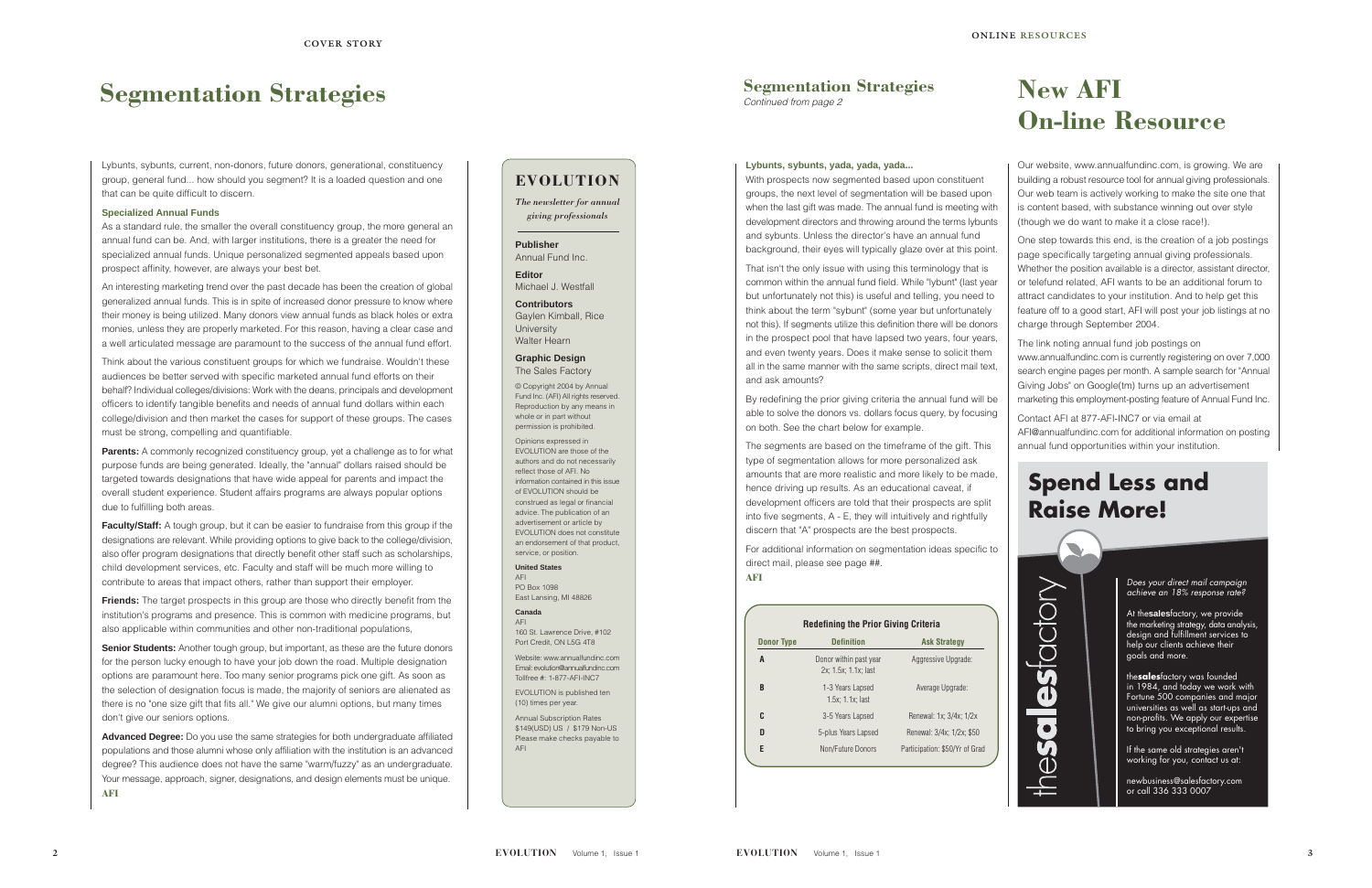An incentives program within the Telefund program can greatly enhance caller recruiting and increase caller retention. If your Telefund budget is like most though, there is little in the budget for the purchase of incentives for student callers, nor the professional staff time to secure donated incentives. The lion's share of the budget is designated to wage support; however, there is much that can be done to garner incentives.

Let's focus first on those incentives that will take minimal effort, in most cases just a phone call and/or a meeting.

#### **Institution Licensing Office**

Contact the individual responsible for coordinating the licensing process of the institution's logo. This office is responsible for approving external requests to use the institution's logo on merchandise. In most cases, vendors will provide

samples to garner approval from your institution. It is these samples that you will want to request be forwarded to your office on a periodic basis. Obviously, the larger the institution, the more samples that will be sent. Keep in mind that most of the samples received will reflect other well-known institutions. This is fine, as it is still a freebie that the callers will appreciate. Sample items can include: clocks, wall art, clothing, and other novelty items.



Can your school afford to miss fundraising goals?

## donorCentrics™

donorCentrics™ Performance Benchmarking Services will reveal patterns of donor behavior and expose opportunities to improve participation and revenue. Over 200 top-performing annual fund managers rely on our services to work smarter and make better decisions.



#### **Bookstores**

Set up a meeting with the general manager of the institution's and/or community's bookstore. Seek the donation of general items. In many cases your office will receive discontinued merchandise that isn't moving in the retail sector. The bookstore can then work with their tax advisors to "write-off" the donation to your Telefund.

That takes care of the usual suspects that will require minimal effort. The next level requires much more effort. The prospects now move to golf courses, fast food restaurants, hotels, service stations, sporting event promoters, record stores, video rental stores, and hair stylists. Identify your target vendors by noting advertisers in your institution's newspaper, yellow pages, football program, and also by simply driving within a several mile radius of the institution.

The first challenge to overcome is staffing to oversee the process. While professional staff will ultimately be responsible, the majority of the work should be completed by a Student Incentives Manager. The primary duties of this student are to coordinate and oversee direct mail, telemarketing and personal solicitation of area businesses and vendors for gifts in support of the institution; and to supervise student promotional representatives. The majority of work takes place in the summer months through the use of Promotional Representatives that are asked to come in during day hours to contact area businesses and vendors. Specific scripts are prepared and utilized.

**AFI**

## **Developing an Incentives Program**

Lorem ipsum dolor sit amet, consectetuer adipiscing elit, sed diam nonummy nibh euismod

The student callers did their job well and secured hundreds, perhaps thousands, of pledges. Will they be fulfilled? Yes, between 70% - 90% of the time. What can be done to increase the fulfillment rate?

- **1.** Set a threshold for which pledges are verified by a student calling manager during the initial phone call. This will combat falsified pledges and allows the donor to hear "thank you" from another student.
- **2.** Take your water bill from home and compare it to the pledge acknowledgment form your annual giving office sends the day after securing the pledge commitment. Do they look similar? The pledge acknowledgment should not look like a bill. Some quick pointers on enhancing the look of the pledge acknowledgment piece.
- **a.** Develop a standard pledge acknowledgment letterhead with pictures of students & a prominent thank you message.
- **b.** Personalize the letter text noting gift amount and designation. This re-emphasizes stewardship of their donation.
- **c.** Have the caller's first name (no last name!) and anticipated graduation year noted as the signatory. This further personalizes the exchange. Whoever processes your pledges can sign the caller's first name prior to sending.
- **d.** Include a postage paid envelope for lowfulfillment audiences and/or non-donors.
- **3.** Offer an inexpensive premium (see luggage tag article in previous issue at www.annualfundinc.com) to steward a fulfilled gift.
- **4.** Send a pledge thank you postcard to the donor several days after the pledge acknowledgment is mailed.
- **5.** Create timely monthly pledge reminders that are attractive and personalized. Include postage paid envelopes.
- **6.** Develop a system to identify/monitor chronic "non-fulfillers". Exclude them from calling. This will increase the fulfillment rate, while marginally cutting costs.

**AFI**

# **Telefund Pledge Fulfillment Strategies**



Lorem ipsum dolor sit amet, consectetuer adipiscing elit, sed diam nonummy nibh euismod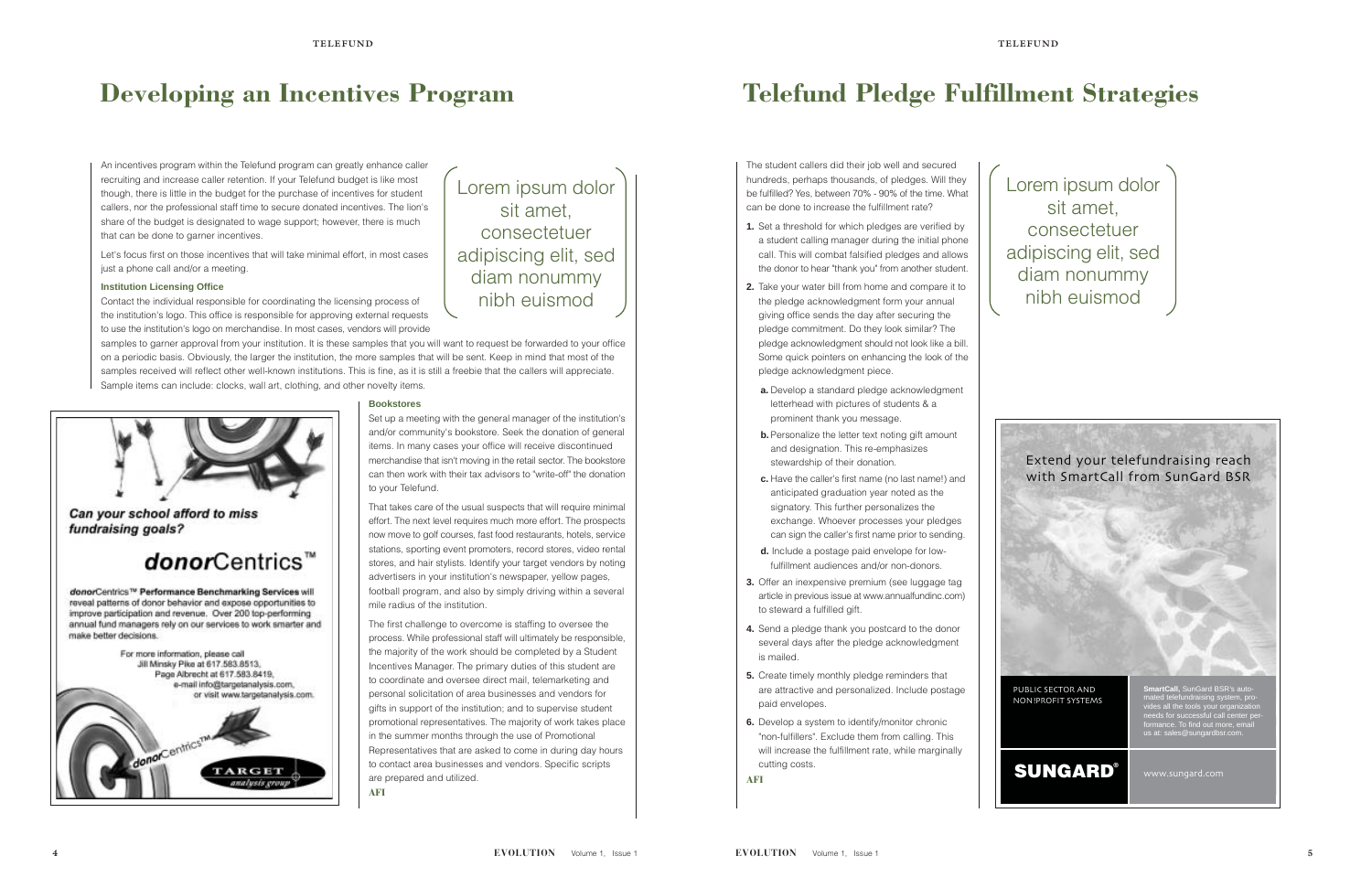Does your annual fund budget come directly from a central budget? Then you are fortunate and do not need to read further. However, if your program is like the majority of annual fund operations that must "charge-back" those served, please continue reading.

Chances are that the charge-back policy is the biggest point of contention of those served. The old adage, "it takes money to make money," can be lost on many, and unfortunately the most expensive dollar raised is the annual fund dollar. The key is to make this "necessary evil," one that is more palatable.

#### **Basic Program Assumptions**

- Total Annual Fund Budget: \$100,000
- Total Solicitable Alumni Base: 100,000
- Total Annual Fund Revenue: \$1,000,000

**a.** It is becoming increasingly difficult to contact prospects via the phone. If possible, monitor the average attempts per prospect. You will notice this figure creeping up. If you have the resources to increase attempts, you will be able to maintain current contact levels, thus maintaining budget revenue. If not, however, the contact percentage will decrease and so too will your budget revenue. This will lead to an increase in the per-contact charge, which will lead to more angst from those served.

**1. Charge per Contact:** The contact rate charge is based upon percentage of contacts via your calling program. Utilizing the program assumptions above, if the contact rate is 50%; the charge-back fee would be \$2.00 per contact in order to garner the \$100,000 budget. While this seems quite simple and straight forward there are three (3) primary challenges:

**b.** Another factor is the lack of quality data. Monitor the quantity of numbers that are retrieved from the main database that are actually wrong numbers or disconnects. Obviously, these are numbers that can not be contacted and will represent 15% - 25% of the total calling prospect audience. This too will cause the contact percentage to decrease.

**a.** The lack of quality data is once again an issue. Monitor the quantity of numbers that are not retrieved from the main database due to being coded as inactive. Obviously, these are numbers that can not be contacted and will represent 15% - 25% of the total calling audience. This will reduce the beginning prospect counts, thus lowering the total budget revenue generated, lead to an increase in cost per prospect charged, and ultimately, more contention from those served.

**c.** Timing is a big concern as well. The charge-back occurs after calling, most often at or near the end of the fiscal year. This is problematic due to the annual fund not receiving funding throughout the year, and the constituent groups are either overcharged or undercharged their budgeted amounts as there is no means to guarantee a specific number of contacts.

**2. Charge per Prospect:** The charge per prospect is a flat fee multiplied by the number of prospects. If there are 100,000 prospects and the budget calls for \$100,000, the charge per prospect would be \$1.00. This is a more consistent method, and it addresses two (2) of the three (3) challenges above. Ability/inability to contact the prospect won't impact the budget, and the timing is much better with billing being completed at the beginning of the fiscal year. While a better method than charging per contact, there is still one primary challenge:

**AFI**

# **Annual Fund Charge-back/Funding Models**

Lorem ipsum dolor sit amet, consectetuer adipiscing elit, sed diam nonummy nibh euismod



## **Independent School Corner**

"Jack of all trades, master of none," so the old adage goes. In many cases within the independent school community, this can ring true. However, strength of infrastructure can overcome the lack of staff power. Infrastructure processes and practices are best if they promote efficiency, i.e. not reinventing the wheel every time.

Let's look at a sample global job description for the independent school development professional with a break down of "infrastructure" strategies in Bold Italics.

#### **Sample Job Description**

The director of development, reporting to the head of the school, is responsible for the following:

• To devise and manage a program designed to attract the maximum gift support possible to the institution. This program will include annual fund solicitation; planned giving programs; corporate and foundation proposals; and planning for major capital gifts.

Infrastructure Strategy Items Include: Calendar centered around global activities within each area noted; Marketing materials that are connected thematically and visually with a shelf-life of at least 2 - 3 years; templates for gift card designs, planned giving agreements, and corporate/foundation proposals; Educational materials in each of the areas noted, so that other internal staff can "talk the talk" rather than forward all requests to you.

• To help develop and coordinate all aspects of the major gifts campaign.

Infrastructure Strategy Items Include: Agreed upon case of support consisting of the "why", "when", "where", and "how much"; Marketing materials in support of case; Solicitation tracking templates that reflect progress towards gift for each prospect; Recognition & Stewardship policies/procedures in place and on a set calendar; Key staff trained and ready to go on a visit at a moments notice.

• To keep the head of school and Development Committee informed on a weekly basis of the fund-raising activities of this office.

Infrastructure Strategy Items Include: Reporting templates that compare year to date comparisons, and progress to goal with a standardized delivery method whether via email or memo; Establish easy to understand reporting for committees, that reports from the global to the specific utilizing consistent graphs and charts.

• To develop a plan to increase alumni and parental support of, and involvement in, the institution.

Infrastructure Strategy Items Include: Annual retreat with leadership to plan for upcoming year, i.e. get away from the school and brainstorm; Establish volunteer structure in support of efforts, empowering them to assist in planning process; Establish pillar "annual" events in support of involvement whether it is attendance or investment.

• To create a coordinated publications and printing program which will most effectively communicate with our various constituencies (including the alumni magazine);

Infrastructure Strategy Items Include: Brand marketing materials utilized to create a 2 - 3 year shelf life; Collect "impact" stories that can be easily disseminated when needed; Every couple of years, hire a photographer to add photographs to a photo library to be utilized as needed; Create "educational" advertising templates that communicate the importance of giving, importance of matching gifts, ability to contribute on-line, benefits of gifts of securities, and planned giving opportunities.

• To serve as staff support for the Development Committee of the Board of Trustees, the Parents' Association and the Alumni Association;

Infrastructure Strategy Items Include: Clear group mandate, volunteer roles, and job descriptions; A meeting schedule that is realistic and manageable.

• To oversee processing of all gift income for the purpose of providing receipts and the maintaining of giving records of donors to the school.

Infrastructure Strategy Items Include: Clearly defined audit trail, practice, and procedure; Template acknowledgement forms and processes; Standardized reporting.

• To develop and lead a professional and volunteer staff to carry out the activities of this office.

Infrastructure Strategy Items Include: Clearly defined job descriptions; Defined expected outcomes; Defined "big picture" vision; Reward mechanisms in place

**AFI**

Job Description Bulleted Elements Source: National Association of Independent Schools (NAIS), Morgan Park Academy (IL), ISACS Administrative Services Committee.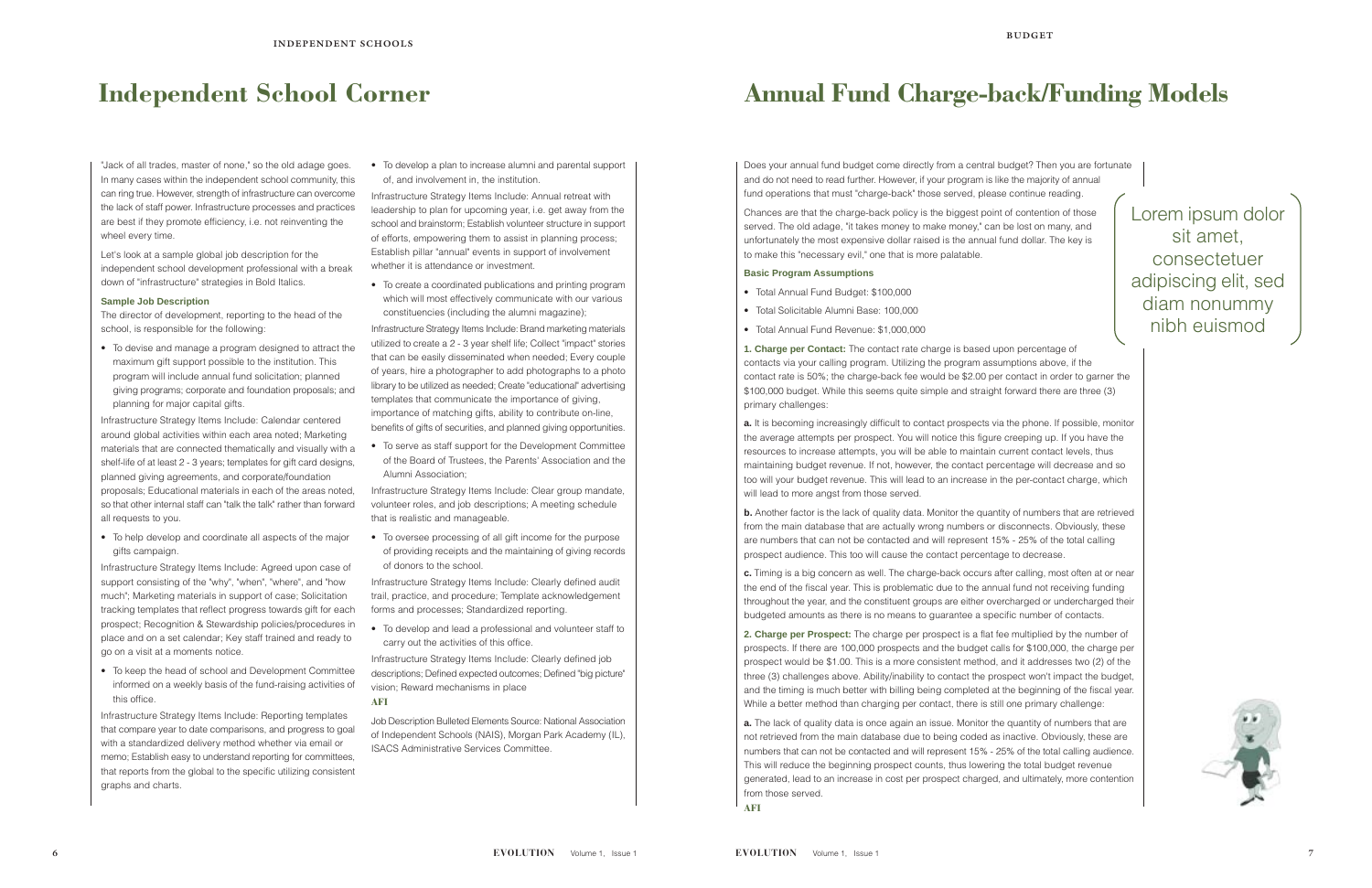

## **Direct Mail Ask Strategies**

An organization you've supported in the past solicits you for a donation. You obviously get to pick the amount from their gift card. The choices provided are:

#### ❑ \$500 ❑ \$250 ❑ \$100 ❑ \$50.

Which one do you pick? Human nature dictates that most will choose \$50, the lowest noted amount. Now, let's assume that your last gift was \$100. And, the choices provided are:

#### ❑ \$200 ❑ \$150 ❑ \$110 ❑ Other \_\_\_\_\_\_\_

Which one did you pick this time? Hopefully you picked the \$150 or \$200. But, if you went with human nature and picked the lowest amount, it is still a 10% upgrade that is the ultimate goal in donor retention.

Personalizing ask-amounts within the direct mail program is quite easy. Within the direct mail data output, make sure that the l ast gift amount is pulled for each prospect. Utilizing Microsoft Excel, or a similar product, create four (4) columns next to the last gift amount.

- Column 1: Input equation of 2 multiplied by last gift amount
- Column 2: Input equation of 1.5 multiplied by last gift amount
- Column 3: Input equation of 1.1 multiplied by last gift amount
- Column 4: Input "Other \_\_\_\_\_\_\_\_\_\_\_\_"

The following are very important steps as now it is time to do some clean up of the ask amounts.

- Set previous gift amount columns to round up to nearest \$10
- Sort previous gift amount columns in descending order
- Hand-edit high ask amounts due to prospects' most recent gift amount being too large for an annual appeal, most likely a major gift, by copying and pasting a set gift range ask amount for this high group with a threshold
- Sort previous gift amount columns in ascending order
- Hand-edit low ask amounts due to prospects' most recent small gift amount, normally gifts of under \$50, by copying and pasting a set gift range ask amount for this group

Now the data is ready to go with the lowest ask amount for the vast majority of prospects being at least a 10% increase/upgrade. **AFI**





The previous issue of AFI focused on the need for establishing e-relationships instead of focusing on e-philanthropy. The first step on this journey, like all within the annual fund, is data accumulation.

As the use of e-technology advances, a key statistic to know is what percentage of your alumni/friends have active e-mail addresses on file? Just as you know the figures for valid addresses and valid phone numbers off the top of your head, so too will this statistic become ever important. The challenge, of course, is how to go about garnering email addresses.

**1. Alumni/Constituent Directory:** Completed sporadically or in set intervals, this survey tool can provide the biggest influx of new data, particularly e-mail contact information. Shortly after a recent directory project, an institution with a constituent population of 160,000 garnered more than 60,000 new e-mail addresses.

**2. On-line Community/Institution Main Web Page:** Though we will examine on-line web strategies in future issues, chances are your institution has a constituent presence on the web. Is there an information form that can be submitted with contact information? The answer should be yes and it should include an e-mail address query.

**3. Net-letter/Telefund Partnership:** Does the institution offer a monthly net-letter to interested constituencies? If not, this should be developed. If so, this is a great tool to use within the Telefund to offer "something" for nothing. During the rapport building portion of the phone call, callers should ask the prospect if they would be interested in receiving the institution's "net-letter" on a monthly basis in order to stay abreast of what is happening. When the prospect replies positively, the caller garners the e-mail address. Second to the directory, this method will generate the largest number of e-mail addresses.

**4. Luggage-Tag Program:** Like the stewardship qualities of the net-letter, and covered in our previous issue (available on-line at www.annualfundinc.com), the luggage-tag program provides e-mail addresses from prospects when they send in their business cards to be laminated with an institution's luggage card. This simple method can generate large quantities of e-mail addresses.

**5. Free Screensavers & Cursors:** Send a postcard to the entire constituent population offering a free screensaver and/or cursors that are unique to the institution. When the prospect goes on-line to garner the freebie, they are asked to provide their latest contact information.

**6. Gift Form Formatting:** We know... a no-brainer. But, make sure that the gift form materials request e-mail information from prospects. Look into offering the Net-letter on the gift form as well.

**7. Data Research Vendors:** Around for quite awhile in the areas of address and phone number research, these vendors are now treading into the e-mail research arena. This is good news for annual fund professionals and will provide a valuable resource. The evaluation of the success of this new option will be assessed over time, but will hopefully be promising. **AFI**

# **Building an E-Relationship—Securing E-Mail Addresses**

Lorem ipsum dolor sit amet, consectetuer adipiscing elit, sed diam nonummy nibh euismod